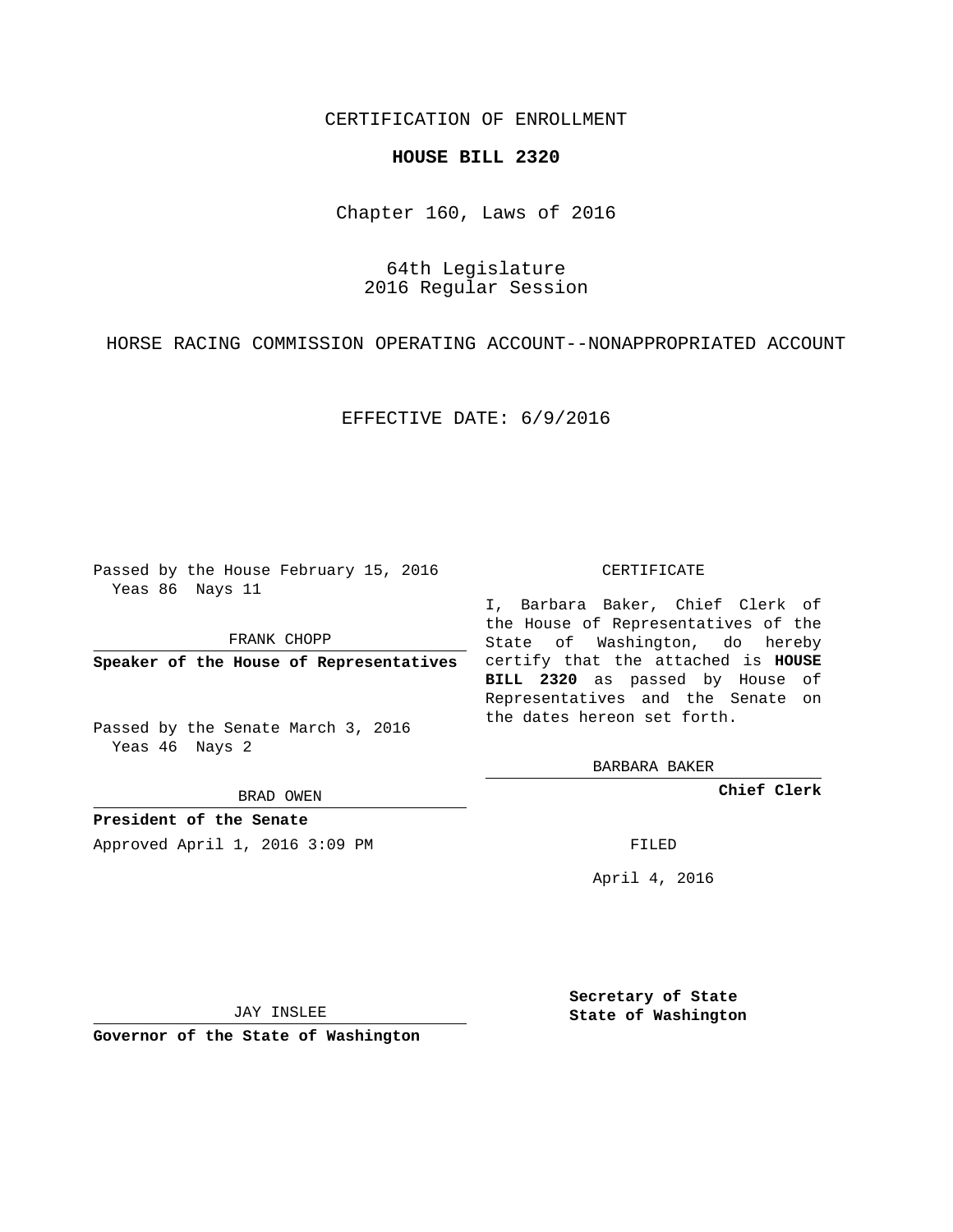# **HOUSE BILL 2320**

Passed Legislature - 2016 Regular Session

**State of Washington 64th Legislature 2016 Regular Session**

**By** Representatives Stokesbary, Hurst, Peterson, Caldier, Schmick, Stambaugh, and Wilcox

Prefiled 12/23/15. Read first time 01/11/16. Referred to Committee on Commerce & Gaming.

1 AN ACT Relating to providing that the horse racing commission 2 operating account is a nonappropriated account; and amending RCW 67.16.280.3

4 BE IT ENACTED BY THE LEGISLATURE OF THE STATE OF WASHINGTON:

5 **Sec. 1.** RCW 67.16.280 and 2013 c 88 s 2 are each amended to read as follows:6

7 (1)(a) The Washington horse racing commission operating account 8 is created in the custody of the state treasurer. All receipts 9 collected by the commission under RCW 67.16.105(2) must be deposited 10 into the account. ((The commission has the authority to receive such 11 gifts, grants, and endowments from public or private sources as may 12 be made from time to time in trust or otherwise for the use and 13 purpose of regulating or supporting nonprofit race meets as set forth 14  $\pm$ n RCW 67.16.130 and 67.16.105(1); such gifts, grants, and endowments 15 must also be deposited into the account and expended according to the 16 terms of such gift, grant, or endowment. Moneys in the account may be 17 spent only after appropriation. Except as provided in subsection (2) 18 of this section, expenditures from the account may be used only for 19 operating expenses of the commission.) Expenditures from the account 20 may be used only for the operating expenses of the commission. Only 21 the commission or the commission's designee may authorize